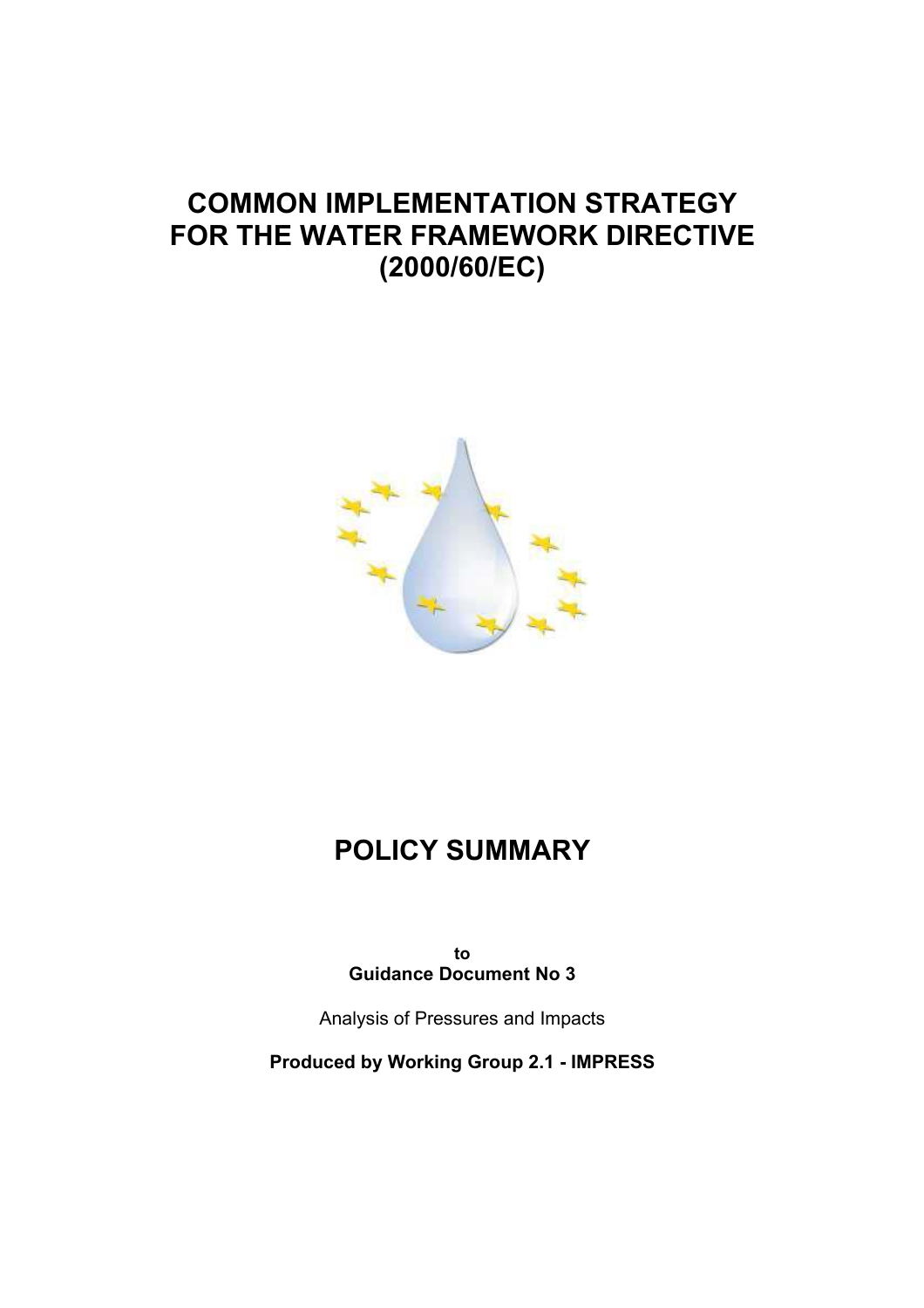## **Table of Contents**

| 3. The objectives to be considered in the pressures and impacts analysis 2 |  |
|----------------------------------------------------------------------------|--|
| 4. Timetable issues and the first pressures and impacts analysis 4         |  |
|                                                                            |  |
|                                                                            |  |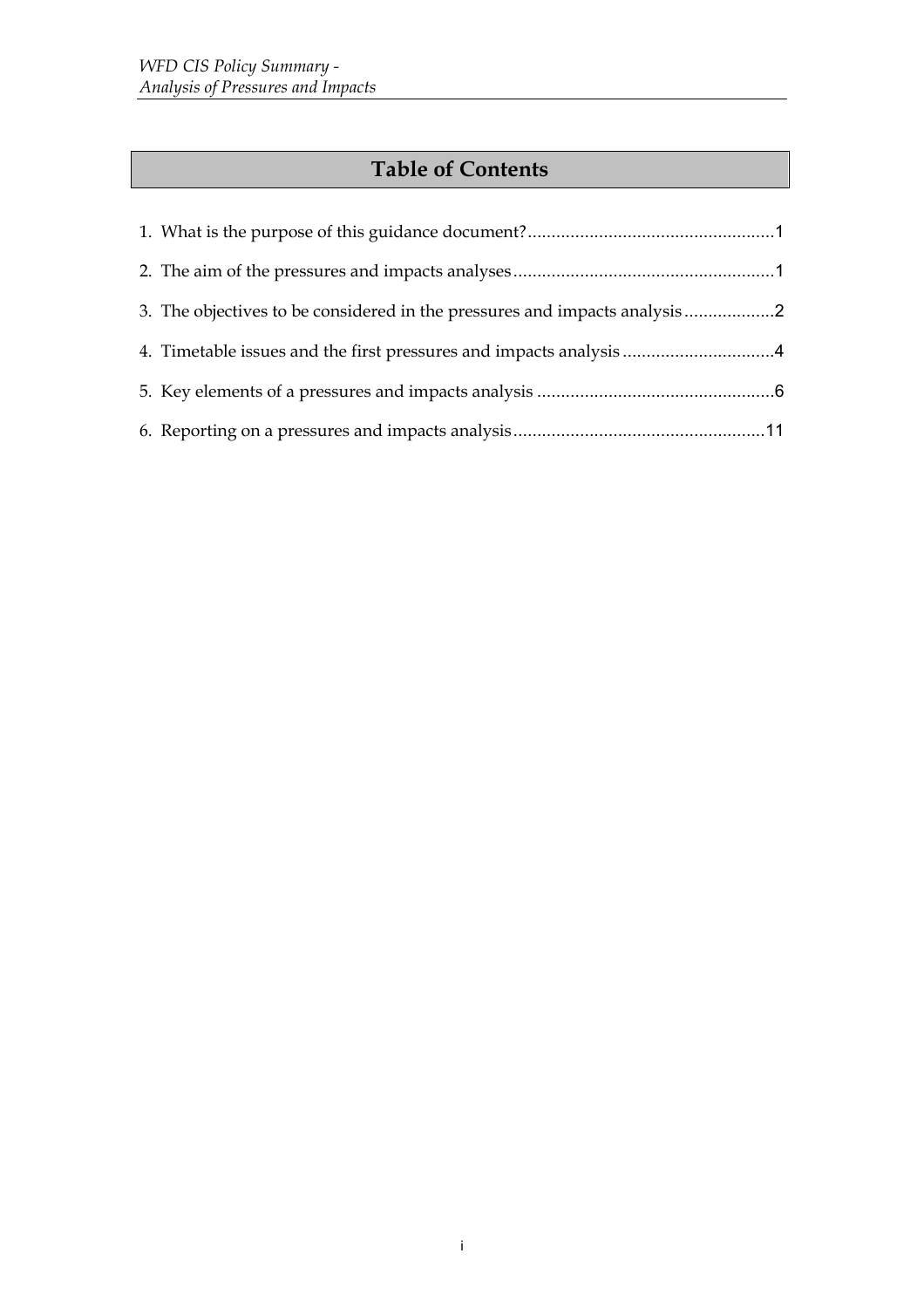## <span id="page-2-0"></span>**1. What is the purpose of this guidance document?**

This non-legally binding document aims to guide experts and stakeholders in the **assessment of the risks resulting from human activity to the objectives of the Water Framework Directive**, with specific focus on the assessments required by the end of 2004. You will find this guidance useful if you are developing national strategies for implementing the Water Framework Directive or if you are involved in the preparation of River Basin Management Plans. It will help you in:

- $\triangleright$  Understanding the pressures and impacts analyses and their expected results;
- $\triangleright$  Undertaking the pressures and impacts analyses;
- $\triangleright$  Leading and managing experts who will undertake the analyses;
- $\triangleright$  Communicating the principles and requirements of the analyses to stakeholders;
- $\triangleright$  Using the results of the analyses in the River Basin Management Planning process; and
- $\triangleright$  Reporting the results of the analyses to the European Commission (the "IMPRESS Reports" for each River Basin District) as required by the Directive.

The document has been developed by an informal European working group of experts and stakeholders under the umbrella of the Common Implementation Strategy agreed by Member States and the European Commission for supporting the implementation of the Water Framework Directive. It builds on:

- $\triangleright$  The expertise and experience of the members of the working group;
- $\triangleright$  Input and feedback from a wide range of experts and stakeholders from the Member States, Norway and the accession countries; and
- $\triangleright$  Regular interactions with other relevant working groups of the Common Implementation Strategy.

#### **2. The aim of the pressures and impacts analyses**

**Pressures and impacts analyses have a central role in the river basin management planning process (see [Figure 1\)](#page-6-0). Their principal aim is to identify where and to what extent human activities may be placing the achievement of the Directive's environmental objectives at risk.** 

**Background:** Article 5 of the Water Framework Directive requires, among other things, a review of the impact of human activity on the status of surface waters and groundwater. The review must be undertaken in accordance with Annex II 1.4 – 2.5, and will require Member States to assess the likelihood that water bodies in their river basin districts will fail to meet the Directive's environmental objectives. In undertaking this analysis, Member States must use information collected on the type and magnitude of pressures to which water bodies are liable to be subject and on the characteristics of those water bodies, together with any other relevant information, including existing environmental monitoring data.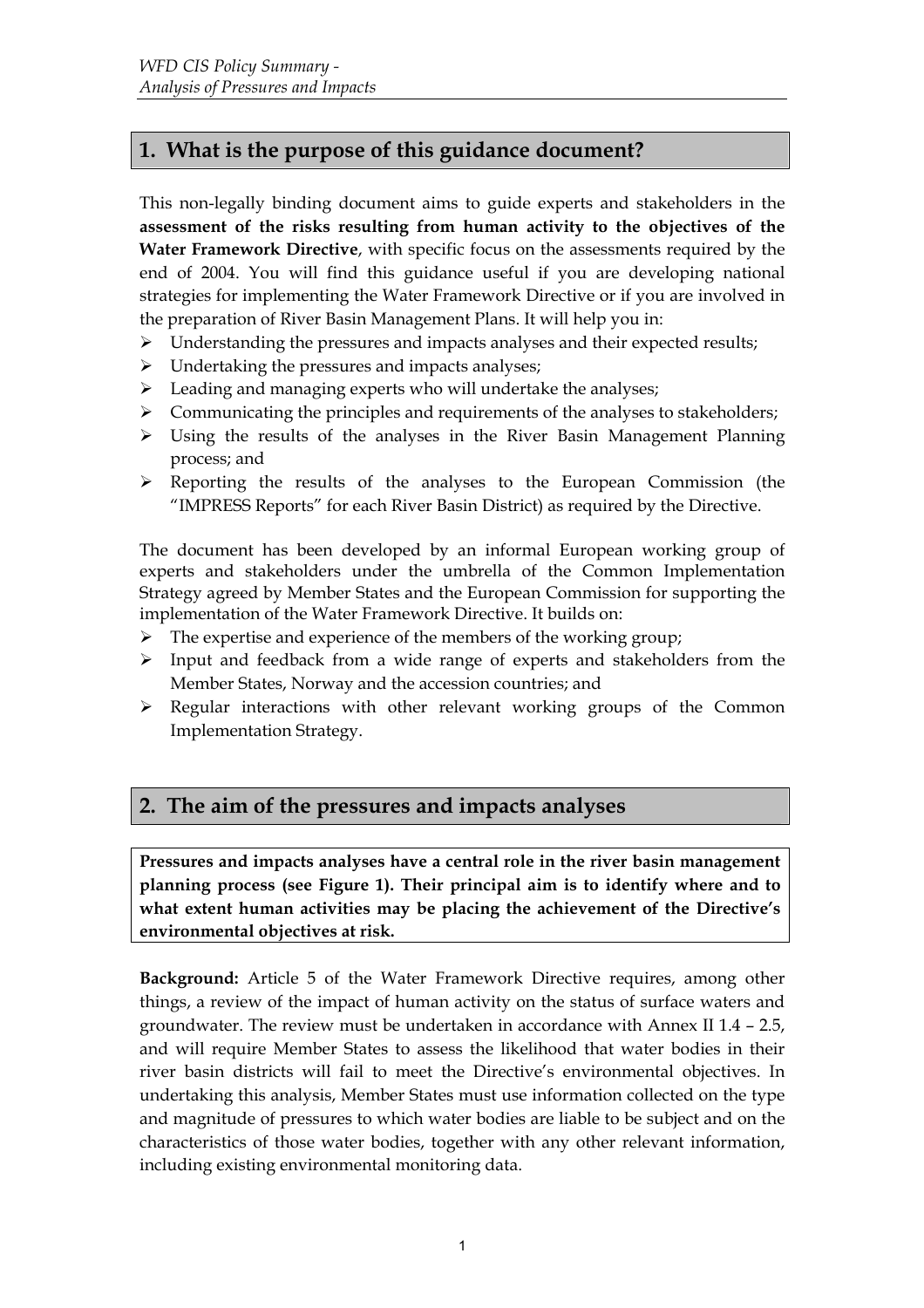<span id="page-3-0"></span>The results of the analyses will be used in:

- ¾ **Targeting the monitoring programmes** required under Article 8, so that they provide suitable information for validating the analyses and assessing the effectiveness of the programmes of measures;
- ¾ **Setting objectives.** The analyses will help to make the directives objectives practicable and to identify water bodies for which the application of heavily modified water body designations under Article 4.3, extensions to the timetable under Article 4.4, less stringent objectives under Article 4.5 or exceptions from the obligation to prevent deterioration in status under Articles 4.6 and 4.7 may be appropriate; and,
- ¾ **Designing targeted and proportionate measures** to achieve the Directive's objectives, in accordance with Article 11.

The information provided by the analyses will also help in:

- ¾ **Selecting potential reference sites** for use in establishing type-specific biological reference conditions under Annex II 1.3(iv) (see in WFD CIS guidance document No. 10 - REFCOND and WFD CIS guidance document No. 5 - COAST);
- ¾ **Selecting potential intercalibration network sites** under Annex V 1.4.1(v) (see WFD CIS guidance document No. 6 - Intercalibration);
- ¾ **Refining the identification of water bodies** so that, as far as practical, significant areas with different statuses are not present within a water body (see WFD CIS guidance document No. 2 - Water Bodies); and,
- ¾ **Carrying out the economic analyses of water use** required under Article 5 (see WFD CIS guidance document No. 1 - WATECO).

### **3. The objectives to be considered in the pressures and impacts analysis**

**The assessment of risks to the achievement of the objectives established by the Water Framework Directive will require consideration of a much wider range of pressures on the water environment than previous Community water legislation.** 

**Range of objectives:** The Water Framework Directive establishes a number of objectives for surface waters and groundwater. The pressures and impacts analyses must assess the risks of failing to achieve each of these objectives. The relevant objectives are listed in [Table 1 b](#page-4-0)elow.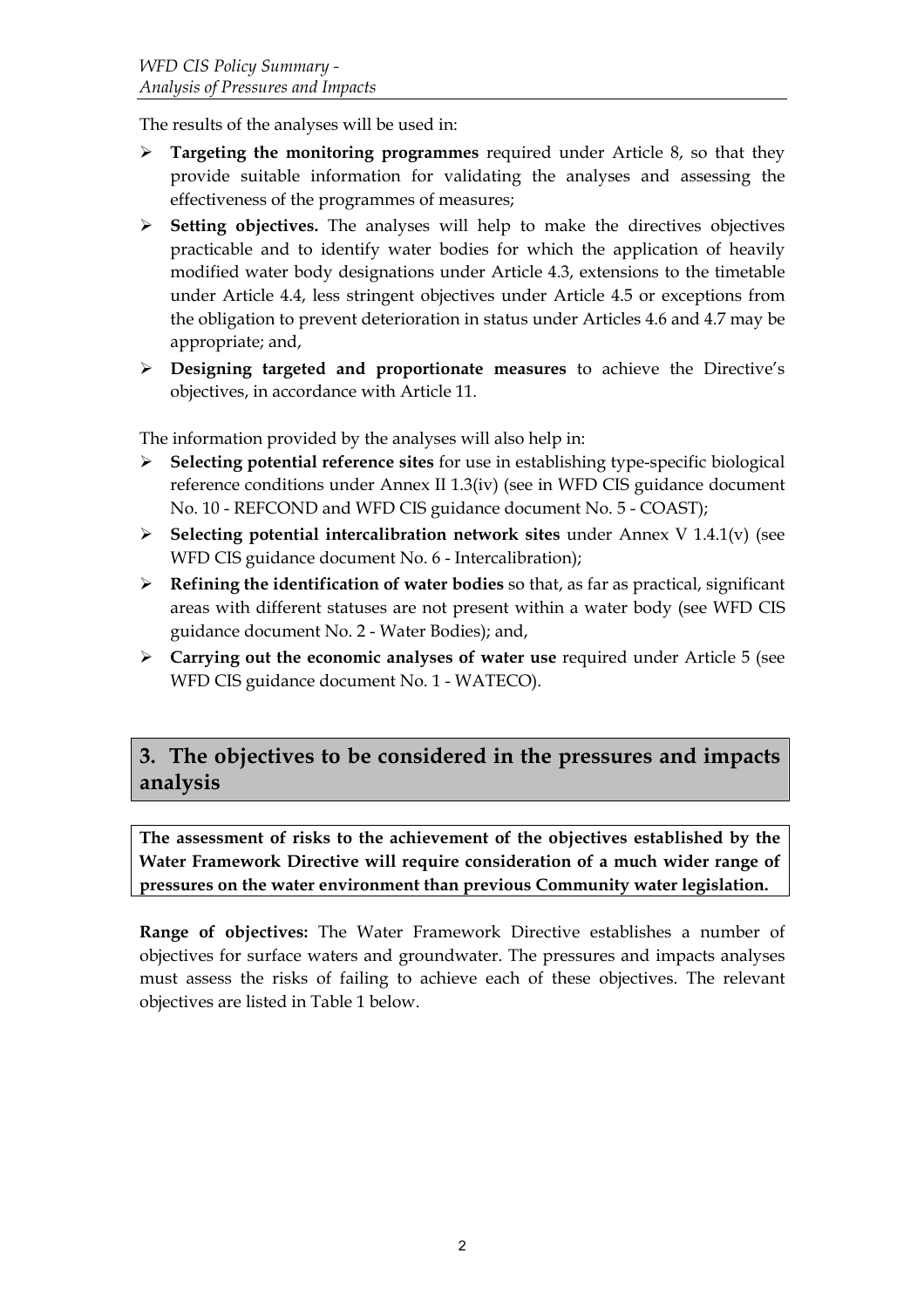#### <span id="page-4-0"></span>**Table 1: List of objectives the risk of failing to achieve must be assessed in the pressures and impacts analyses.**

| Prevent deterioration in the status of all bodies of surface water<br>and groundwater                                                                                                                | Article $4.1(a)(i)$ ; Article $4.1(b)(i)$   |
|------------------------------------------------------------------------------------------------------------------------------------------------------------------------------------------------------|---------------------------------------------|
| Protect, enhance and restore all bodies of surface water and<br>groundwater with the aim of achieving good surface water<br>status and good groundwater status by 2015                               | Article $4.1(a)(ii)$ ; Article $4.1(b)(ii)$ |
| Protect, enhance and restore all artificial and heavily modified<br>bodies of surface water with the aim of achieving good<br>ecological potential and good surface water chemical status by<br>2015 | Article $4.1(a)(iii)$                       |
| Aim to progressively reduce pollution by priority substances<br>and cease or phase out emissions, discharges and losses of<br>priority hazardous substances                                          | Article $4.1(a)(iv)$                        |
| Prevent or limit the inputs of pollutants into groundwater                                                                                                                                           | Article $4.1(b)(i)$                         |
| Reversal of significant and sustained upward trends in the<br>concentration of any pollutant in groundwater                                                                                          | Article $4.1(b)(iii)$                       |
| Compliance with the standards and objectives for Protected<br>Areas by 2015 at the latest, including the objectives for areas<br>designated for the abstraction of drinking water under Article 7    | Article $4.1(c)$ ; Article 7                |

**Ecological objectives:** The objectives include new ecological objectives, the achievement of which may be compromised by a very wide range of pressures, including point source discharges, diffuse source discharges, water abstractions, water flow regulation, morphological alterations and artificial recharge of groundwater. These and any other pressures that could affect the status of aquatic ecosystems must be considered in the analyses.

**Forecasting changes in pressures:** The Directive requires the achievement of its principal objectives; good surface water status and good groundwater status, by the end of 2015 at the latest, unless Articles 4.3 – 4.7 are applicable. Accordingly, in assessing risks to the achievement of these objectives, the analyses of pressures and impacts must identify:

- $\triangleright$  Existing pressures and impacts (identified in 2004) likely to be causing the status of water bodies to be lower than good; and
- $\triangleright$  How pressures would be likely to develop prior to 2015 in ways that would cause a failure to achieve good status if appropriate programmes of measures were not designed and implemented.

The prediction of changes in pressures will require consideration of (i) the effects of plans and projects agreed under existing legislation and (ii) forecasts of how the key economic factors that influence water uses will evolve overtime, and how these changes may affect the pressures on the water environment<sup>1</sup>. Such forecasts should be provided by the economic analyses of water use required under Article 5.

The pressures and impacts analyses will also need to identify which of the identified risks to the Directive's objectives are expected to be addressed by the implementation of measures specified under other Community legislation. This information will

<span id="page-4-1"></span>*<sup>1</sup> See guidance produced by the European working group on the economic elements of the Water Framework Directive.*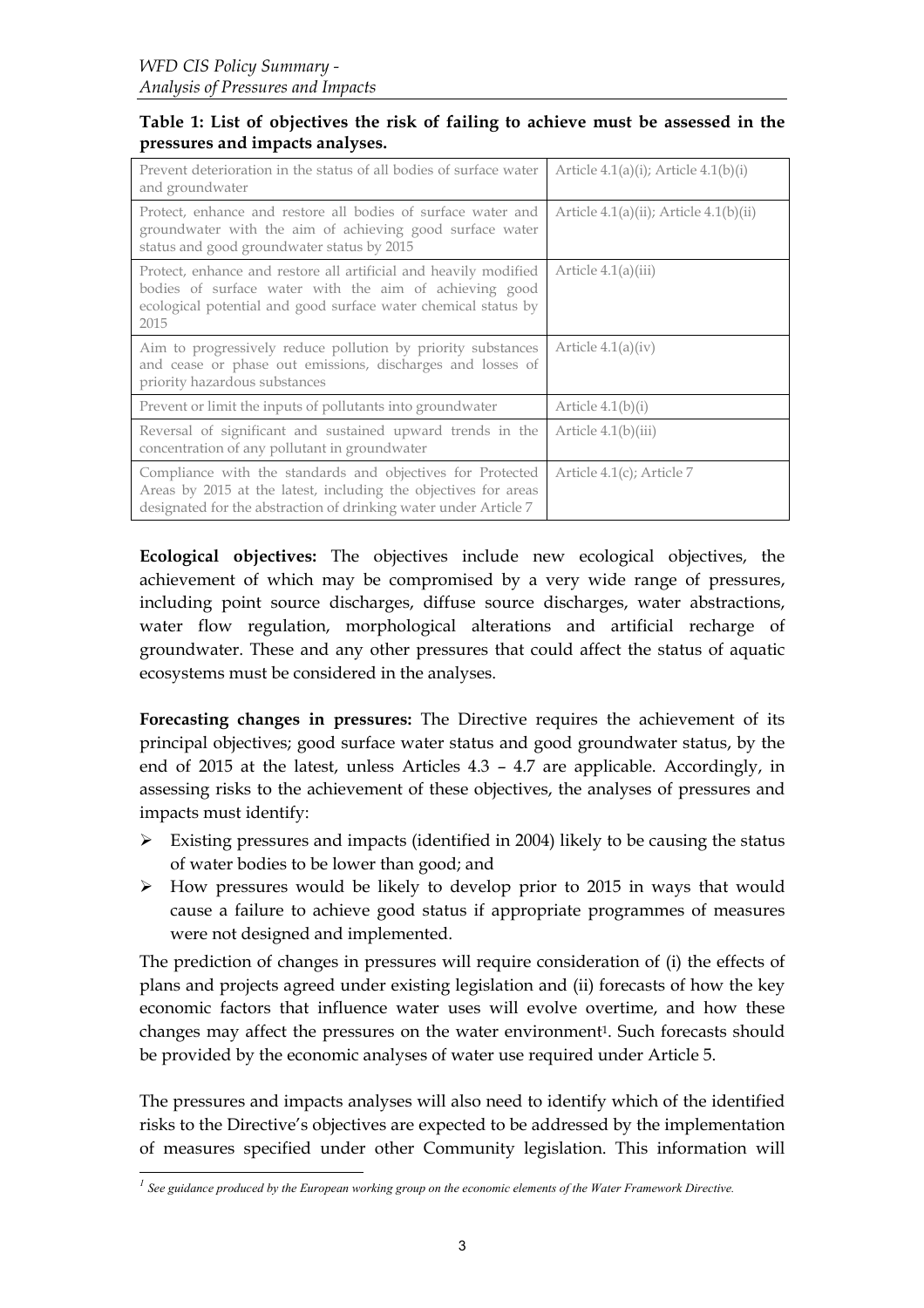<span id="page-5-0"></span>enable the economic analyses to assess, and provide advice on, the most costeffective combinations of measures that can be used to address the other<sup>2</sup> risks to the achievement of the Directive's objectives.

**Prevent or limit inputs objective and trend reversal objective:** The Directive's objective of preventing or limiting inputs of pollutants into groundwater [Article 4.1(b)(i)] does not specify which pollutants should be prevented from entry and to what extent others should be limited. It is therefore not clear how to assess the risks of failing to achieve this objective until clarification of its purposes is provided. Such clarification may be provided in a daughter directive to be established under Article 17. This Daughter Directive is also expected to establish criteria for the identification of significant and sustained upward trends [Article 4.1(b)(iii)]. Until these criteria have been established, Member States will need to decide what constitutes a significant and sustained upward trend according to their own criteria.

### **4. Timetable issues and the first pressures and impacts analysis**

**Refining and updating the analyses:** The deadline for completing the first pressures and impacts analyses is the end of 2004. However, the analyses should not stop in 2004. The assessment of pressures and impacts is one of the key, on-going processes within the river basin management planning cycle (see [Figure 1\)](#page-6-0). It should be kept up to date to enable timely, appropriate and effective water management.

**Different starting points:** The timetable for completing the first pressures and impacts analyses and reporting their results is very short. The first analyses will therefore rely heavily on existing information on pressures and impacts and existing assessment methods. Because previous Community water legislation has been focused on pollution, the information and expertise on other pressures and their impacts is very variable between and even within Member States, depending on national legislation and policies.

<span id="page-5-1"></span>*<sup>2</sup> The measures specified in Community legislation must be included in the programmes of measures.*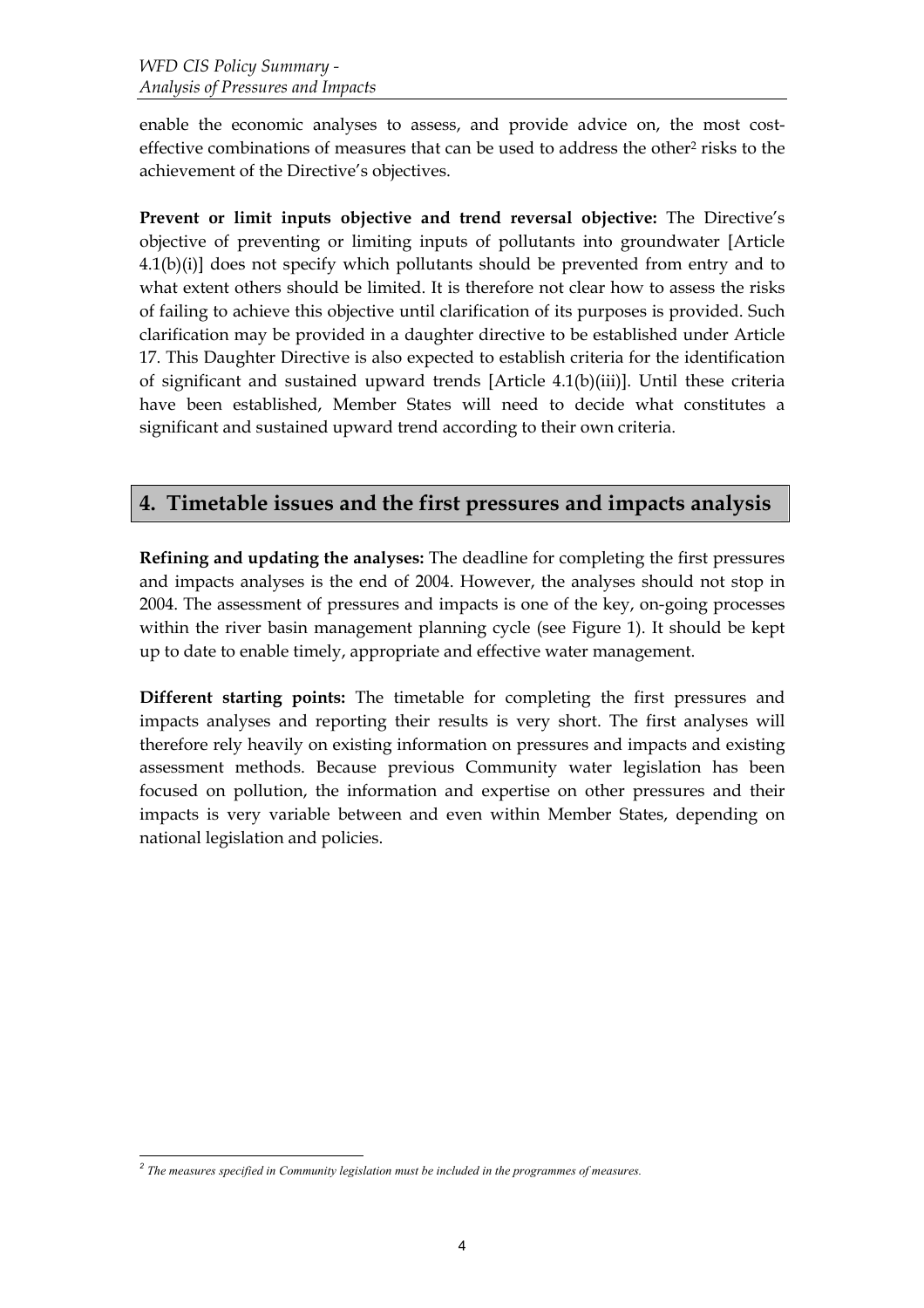<span id="page-6-0"></span>

#### **Figure 1: Pressures and impacts analyses are a key and on-going process within the planning cycle. The initial assessments should be refined after 2004 to the extent necessary for effective river basin management planning.**

As a consequence of the different levels of existing information, the confidence in the results of the first pressures and impacts analyses will be very variable between Member States. However, it is important that Member States focus on identifying the significant water management issues in their river basin districts so that they have the longest period possible to design and implement appropriate measures.

**Heavily modified water bodies and the timetable:** For water bodies designated as artificial or heavily modified, the principal objective is good ecological potential rather than good ecological status. Water bodies intended to be designated as heavily modified must be subject to two risk assessments: (1) an assessment of the risk of failing good ecological status because of physical alterations<sup>3</sup>, and (2) an assessment of the risk of failing good ecological potential. However, there are serious practical difficulties in completing both these assessments for all potential heavily modified water bodies before the end of 2004.

**It is recommended that for the first pressures and impacts report, Member States assess the risks of failing good ecological status for all non-artificial surface water bodies[4.](#page-6-2) For those bodies subsequently intended to be designated as heavily modified water bodies, Member States should assess the risk of failing good ecological potential as soon as practical.** 

<span id="page-6-1"></span><sup>-</sup>*3 Only water bodies failing good ecological status because of substantial physical alterations can be considered for designation as heavily modified water bodies under Article 4.3. The first pressures and impacts analyses will therefore identify potential*

<span id="page-6-2"></span>*heavily modified water bodies. 4 The risk of failing good ecological potential must be assessed for artificial water bodies.*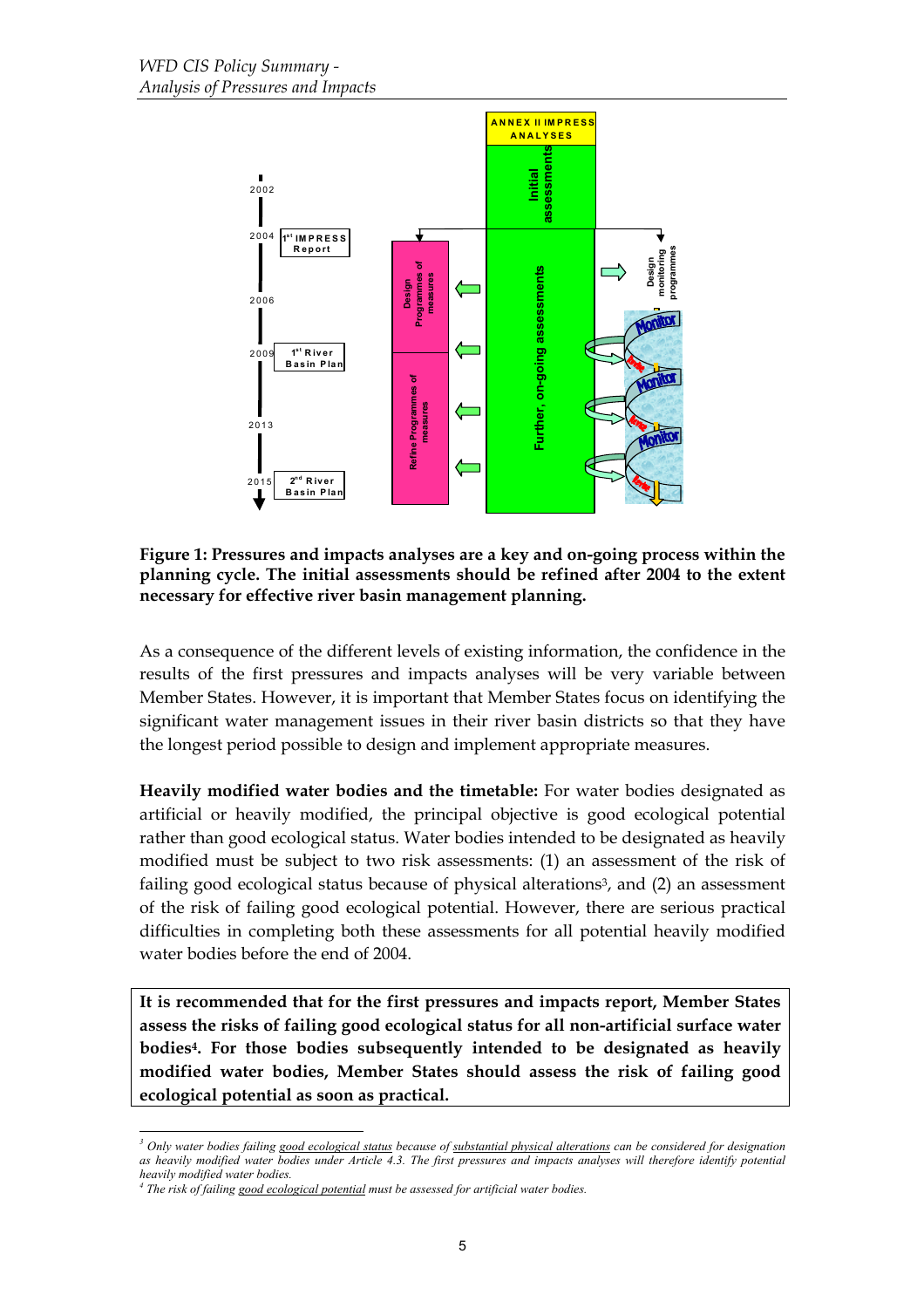## <span id="page-7-0"></span>**5. Key elements of a pressures and impacts analysis**

**The pressures and impact analyses must identify significant pressures and those water bodies that are at risk of failing to achieve the Directive's environmental objectives. They should be proportionate to the difficulty of the assessment, make best use of existing monitoring data and recognise and record their uncertainties.** 

**Identifying significant pressures:** The Directive requires that Member States collect and maintain information on the type and magnitude of significant pressures to which surface water bodies are liable to be subject. For bodies of groundwater identified as being at risk of failing to achieve the objectives, Member States must collect and maintain information on the pressures to which such bodies are subjected.

The common understanding of a 'significant pressure' is that it is any pressure that on its own, or in combination with other pressures, may lead to a failure to achieve one of the Directive's objectives. Information on such pressures will therefore need to be collected and maintained for both groundwater and surface water bodies. Annex II of the Directive provides lists of some of the different types of pressures that may be significant. The guidance document provides a more detailed checklist of pressures and the human activities, or drivers<sup>5</sup>, with which they are associated. However, these lists of pressures are not exhaustive, and Member States will need to consider whether other pressures may be affecting the water bodies in their river basin districts. One should be aware of the relations between water bodies within a river basin district, e.g. relations concerning pollution of downstream lakes and coastal waters (eutrophication, sediment pollution, bioaccumulation) or upstream river continuity issues. In such cases pressures only causing impacts far outside the water body itself should be included in the analysis as well.

It is important that all significant pressures are identified if the Directive's environmental objectives are to be achieved. However, this is a substantial task for the first review of the impact of human activities, and Member States should aim to achieve the best estimate of significant pressures in the time available. To improve confidence, the estimates of the type and magnitude of pressures should be crosschecked, where possible, with monitoring data and with information on the key drivers for the pressures. For example, estimates of point source inputs of organic matter from urban wastewater treatment systems made using information on discharges could be crosschecked with information on population sizes and average per capita inputs to assess whether the majority of relevant discharges have been identified.

<span id="page-7-1"></span> <sup>5</sup> *Drivers are human activities, such as urban development or agriculture, that generate pressures on the water environment (e.g. abstractions, discharges, physical alterations etc*)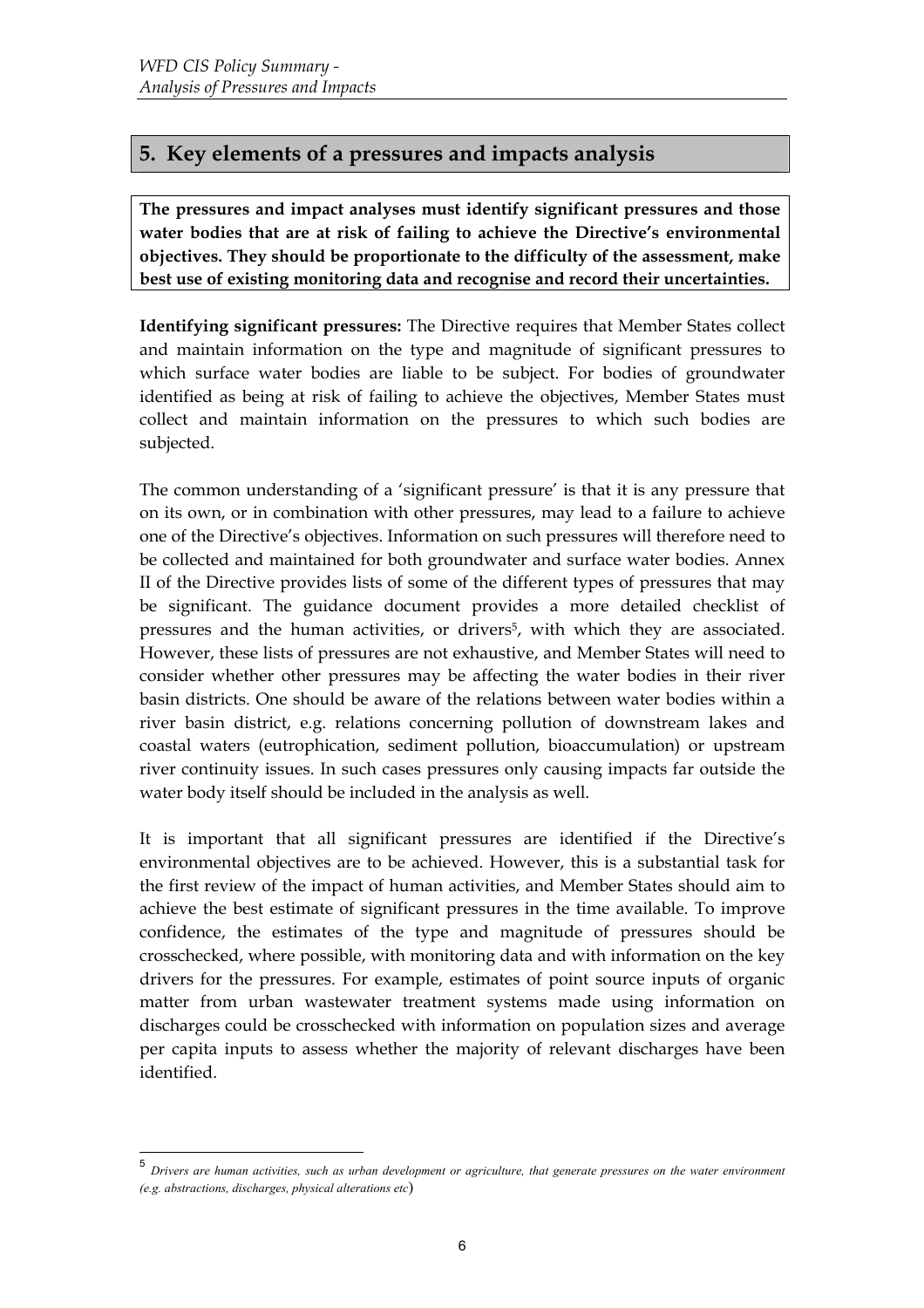**Identifying bodies at risk:** The identification of significant pressures requires an appropriate understanding of how pressures may interact with water bodies in ways that could affect the environmental conditions required to achieve the Directive's objectives. This 'conceptual' understanding of the risks to the Directive's objectives will need to take account of: (i) the magnitude, and cumulative effects, of the pressures; and (ii) the characteristics of the water bodies that determine their susceptibility to the pressures. [Figure 2](#page-8-0) outlines the key steps specified in the Directive for determining if a body is at risk of failing to achieve the Directive's objectives.

<span id="page-8-0"></span>

#### **Figure 2: Key steps involved in determining if water bodies are at risk of failing to achieve their objectives.**

**Using existing monitoring data:** To undertake a pressures and impacts analysis you will need to collect information on the pressures to which water bodies are subject and on the characteristics of the bodies that influence their susceptibility to those pressures. However, your analysis should also make best use of other relevant information, including existing monitoring data (see [Figure 3\)](#page-9-0). For example, it may be possible to use monitoring information on impacts as the starting point for identifying the risks to the objectives and/or the pressures to which water bodies are subjected.

Monitoring data collected for the purposes of other Community water legislation tends to be focused on the effects of pollution on water quality parameters. The quality and quantity of monitoring data available for use in the first pressures and impacts analyses with respect to other types of pressures and impacts will be very variable, depending on national legislation and policies.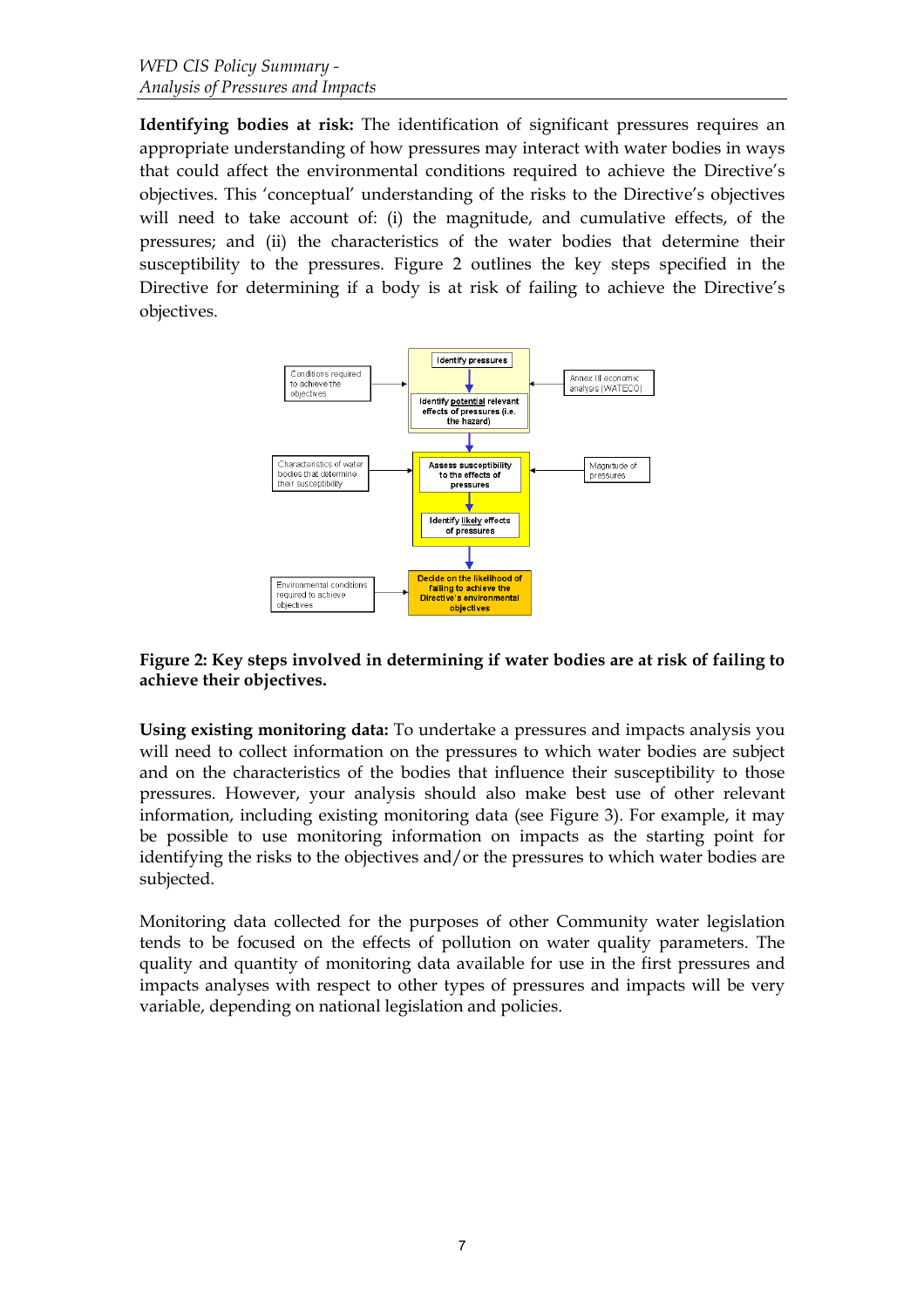

<span id="page-9-0"></span>**Figure 3: Potential uses of monitoring data in the pressures and impacts analysis.** 

**Ensuring the analyses are proportionate:** A comprehensive pressures and impacts analysis is a substantial undertaking. It is therefore important that resources are targeted in the most effective way. The primary purposes of the first pressures and impacts analyses are to identify (a) water bodies at risk of failing to achieve the Directive's objectives, and (b) where possible, the pressures causing these bodies to be at risk. The complexity of, and therefore effort expended on, assessing the effects of pressures on any particular water body, or group of water bodies, should be proportional to the difficulty in deciding if that body, or group of bodies, is at risk (see [Figure 4\)](#page-9-1).

<span id="page-9-1"></span>

**Figure 4: The pressures and impacts analyses should be focused in such a way that the effort involved in assessing whether any body, or group of bodies, is at risk of failing to achieve its environmental objectives is proportionate to the difficulties involved in making that judgement.**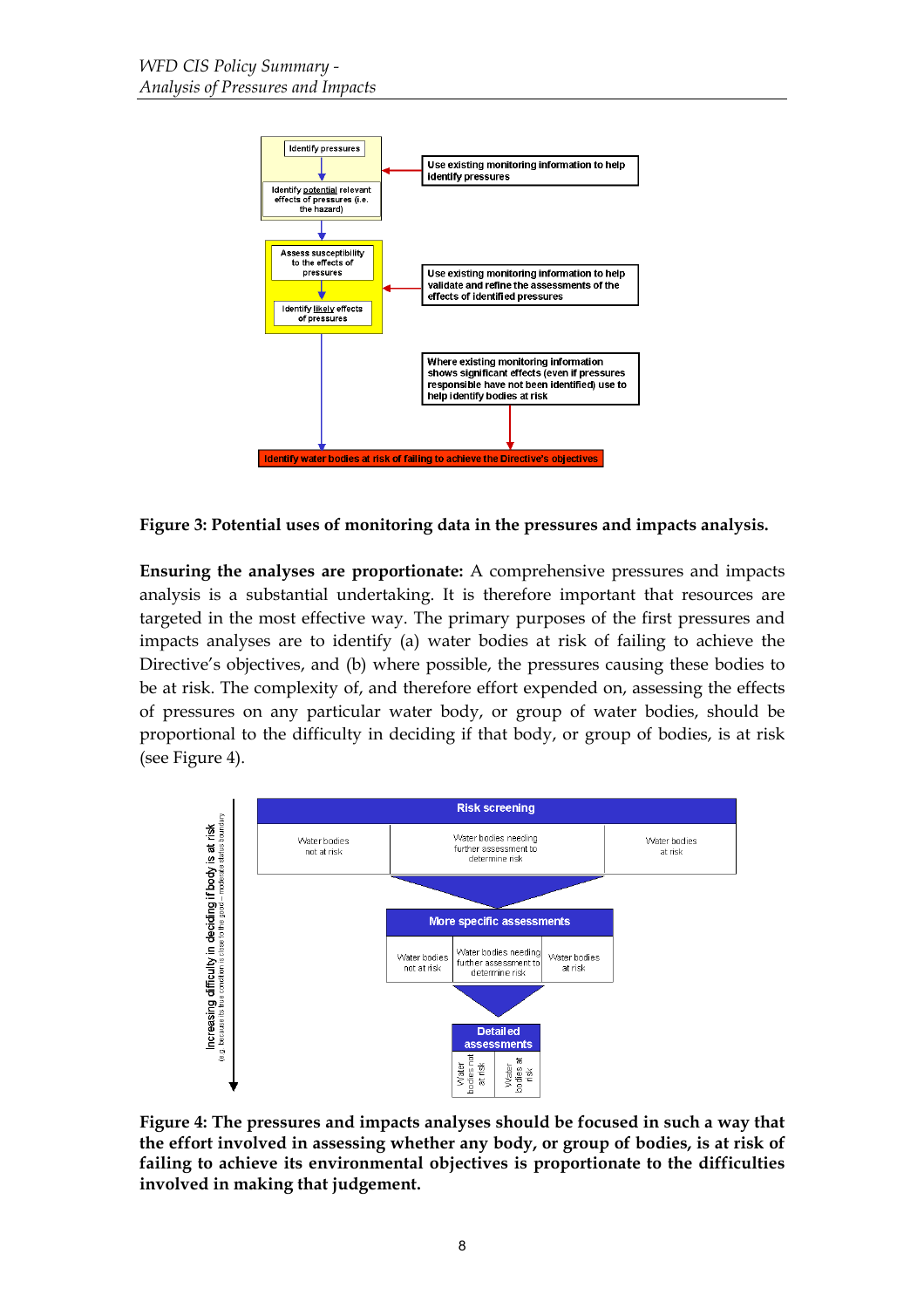The pressures and impacts analyses also need to provide information for designing and targeting the monitoring programmes and the programmes of measures. As the pressures and impacts analyses evolve to provide this information, the assessment effort should be proportional to the difficulty in designing effective monitoring programmes and programmes of measures.

**Developing and using screening criteria:** The first step in a proportionate pressures and impacts analysis is to screen out: (a) pressures that are not significant; and (b) water bodies that are clearly at risk or clearly not at risk of failing to achieve their objectives. The screening process should start by excluding from further consideration those pressures to which the water body, or group of bodies, are unlikely to be subject. Where pressures are present, generic-screening criteria can be identified and used to screen out pressures of magnitudes expected to have obviously significant or obviously insignificant effects on groups of water bodies with particular characteristics (see [Figure 5\)](#page-10-0). The appropriate values for the screening criteria will depend on the characteristics and hence susceptibility of the water bodies to the pressures. In applying screening criteria, you will need to take into account all sources of the pressure, and the potential risks from combinations of different pressures.

<span id="page-10-0"></span>

**Figure 5: Examples of screening criteria that can be developed to ensure that the pressure and impacts analyses are able to quickly focus in on water bodies for which the assessment of risks to the objectives is most difficult.** 

**Grouping water bodies:** Grouping water bodies, provided this is done on a sound scientific basis, will also be important in ensuring the most cost effective approach to the pressures and impacts analyses (see [Figure 6\)](#page-10-1). The ability to group bodies will depend on the characteristics of the river basin district and the type and extent of pressures on it.

<span id="page-10-1"></span>

**Figure 6: Examples of the conditions under which it may be appropriate to group water bodies for the purposes of the pressures and impacts analysis.**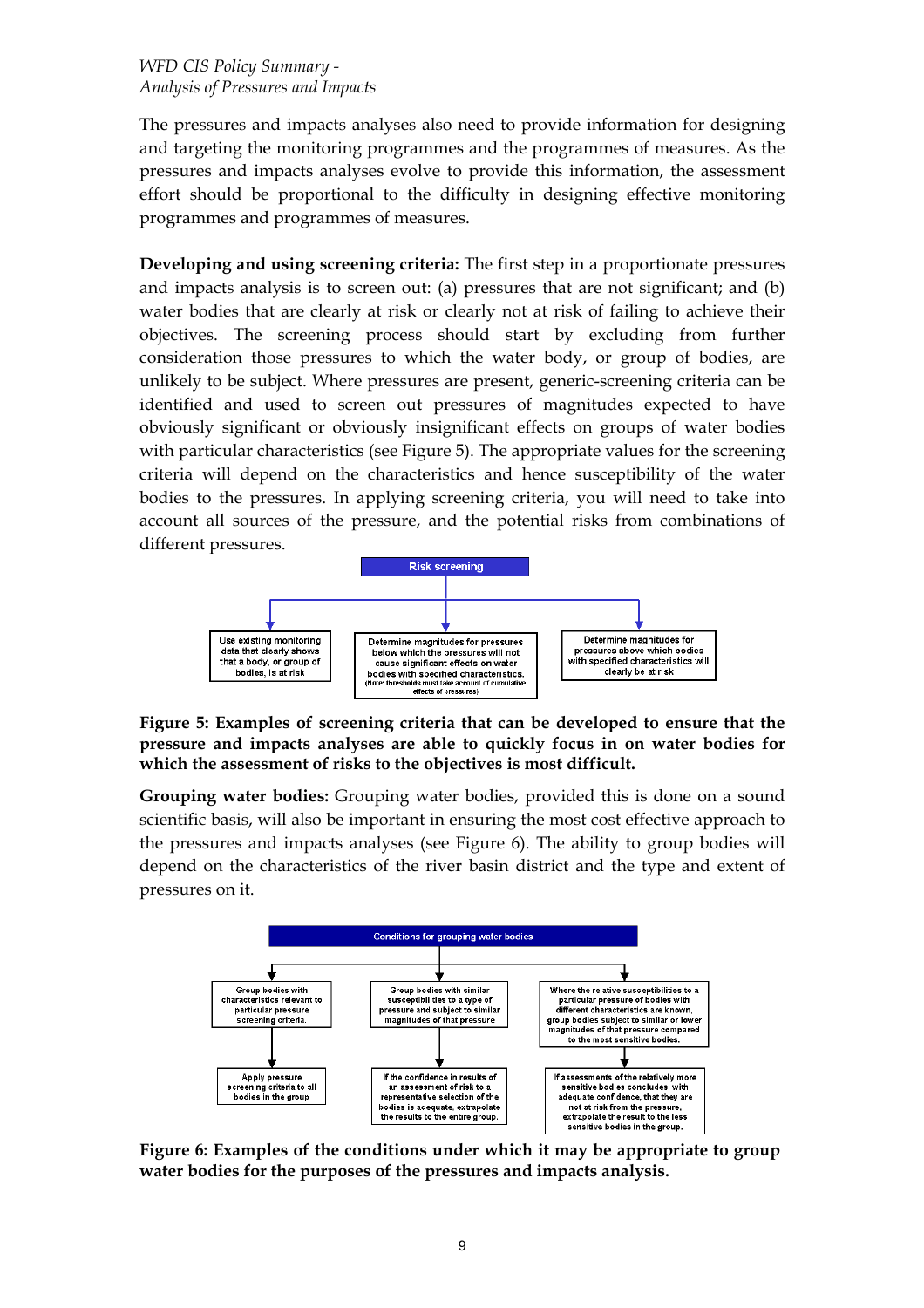**Taking account of uncertainty:** The first pressures and impacts analyses must be complete by the end of 2004. However, the environmental conditions required to meet most of the Directive's objectives will not have been firmly defined by this date. For example, the values for the boundaries between the ecological status classes for surface waters are not expected to be finally determined until after the end of the intercalibration exercise<sup> $6$ </sup> and the start of the monitoring programmes in 2006<sup>7</sup>. The environmental quality standards for the priority substances, which form part of the definition of good surface water chemical status, will not be finalised until the agreement of Article 16 daughter directives. Elements of the groundwater objectives also await clarification in the Article 17 daughter directive. The confidence and precision in the estimated environmental effects of different pressure types will also be very variable, depending to a great extent on the quality of national and local information and assessment expertise. This is because consideration of many of the pressures and impacts relevant under the Water Framework Directive has not previously been required by other Community water legislation.

**You will need to complete the first analyses using appropriate estimates for pressures and impacts but you should be aware, and take account, of the uncertainties in the environmental conditions required to meet the Directive's objectives and the uncertainties in the estimated impacts.** 

The consequence of these uncertainties is that Member States' judgements on which bodies are at risk, and which are not, are likely to contain more errors in the first pressures and impacts report (the 'IMPRESS' report) than will be the case in subsequent planning cycles. It will be important for Member States to be aware of the uncertainties so that their monitoring programmes can be designed and targeted to provide the information needed to improve the confidence in the assessments (see [Figure 7\)](#page-12-1). Where the assessment contains significant uncertainty, those water bodies should be categorised as at risk of failing to meet their objectives.

<span id="page-11-0"></span>*<sup>6</sup> Annex V 1.4*

<span id="page-11-1"></span>*<sup>7</sup> Article 8*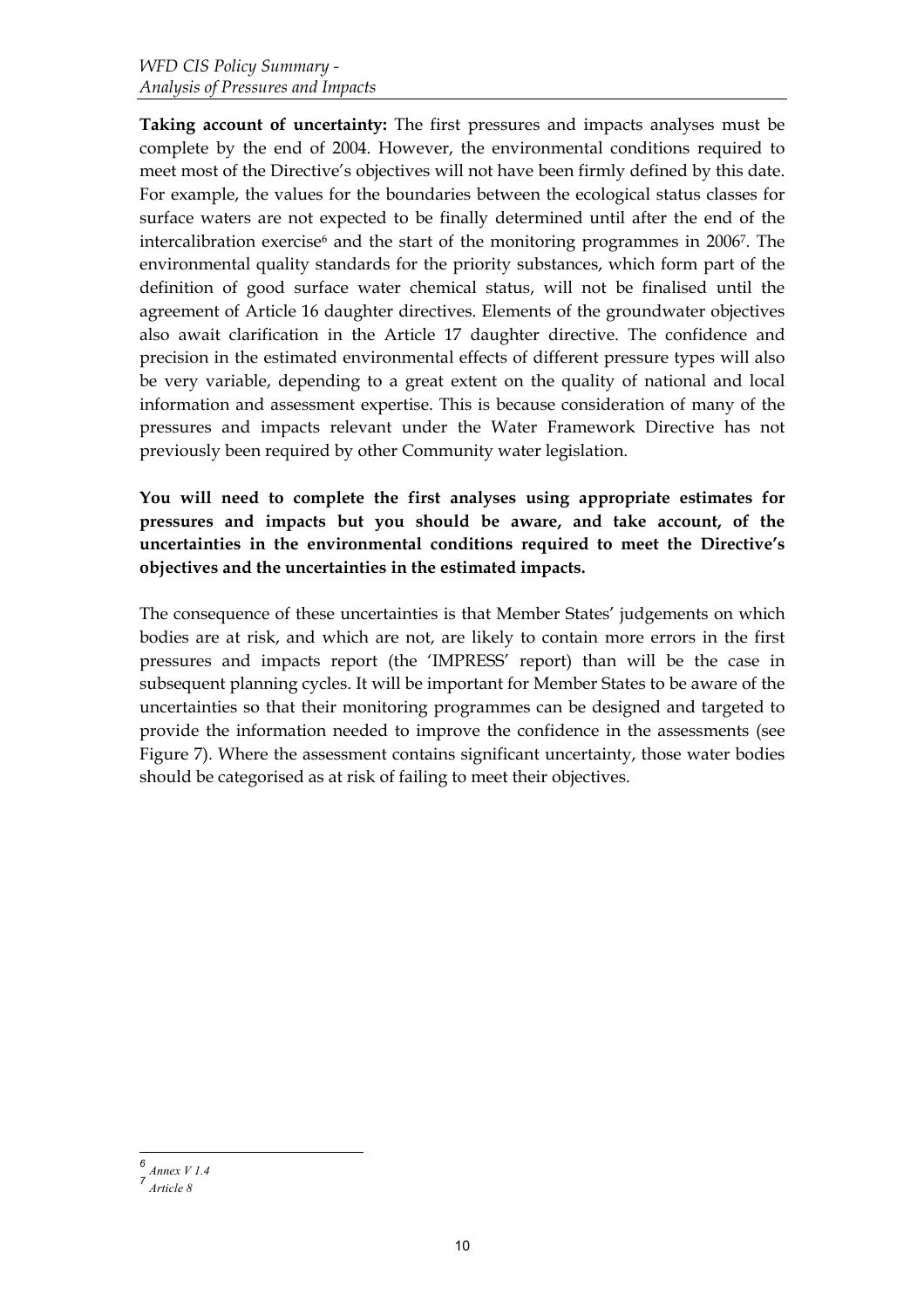<span id="page-12-1"></span><span id="page-12-0"></span>

**Figure 7: Uncertainties over the precise environmental conditions required to meet the Directive's objectives (e.g. the values for the good – moderate ecological status boundary) and the estimation of the effects of pressures on these conditions will need to be addressed using information from the monitoring programmes.** 

**Appropriate use of existing classification schemes:** The guidance recommends that until the classification schemes required by the Directive have been developed, Member States adapt and utilise their existing classification schemes, where possible, to help judge whether water bodies are at risk. In doing so, Member States will need to take into account the limitations of these schemes in relation to the scope of the Directive's objectives, since many existing schemes are focused principally on water quality parameters.

#### **6. Reporting on a pressures and impacts analysis**

Member States must provide summary reports of the first pressures and impacts analyses to the European Commission by the end of March 2005. However, information on pressures and impacts will also be included in number publications for public information and comment required under Article 14 as well as the river basin management plans (see Figure 8).

The Directive does not specify the required format or detailed content of the summary reports and publications on the pressures and impacts analyses. However, the aim should be to promote consistency and transparency of implementation across Europe, encourage the active involvement of all interested parties and provide useful information for water managers and water users. To this end, there should be a common reporting format for pressures and impacts information, which:

- $\triangleright$  Clearly and simply sets out each Member States' view of the risks to the achievement of the Directive's objectives and their causes; and
- $\triangleright$  Systematically reports on the assumptions and uncertainties involved in the analyses.